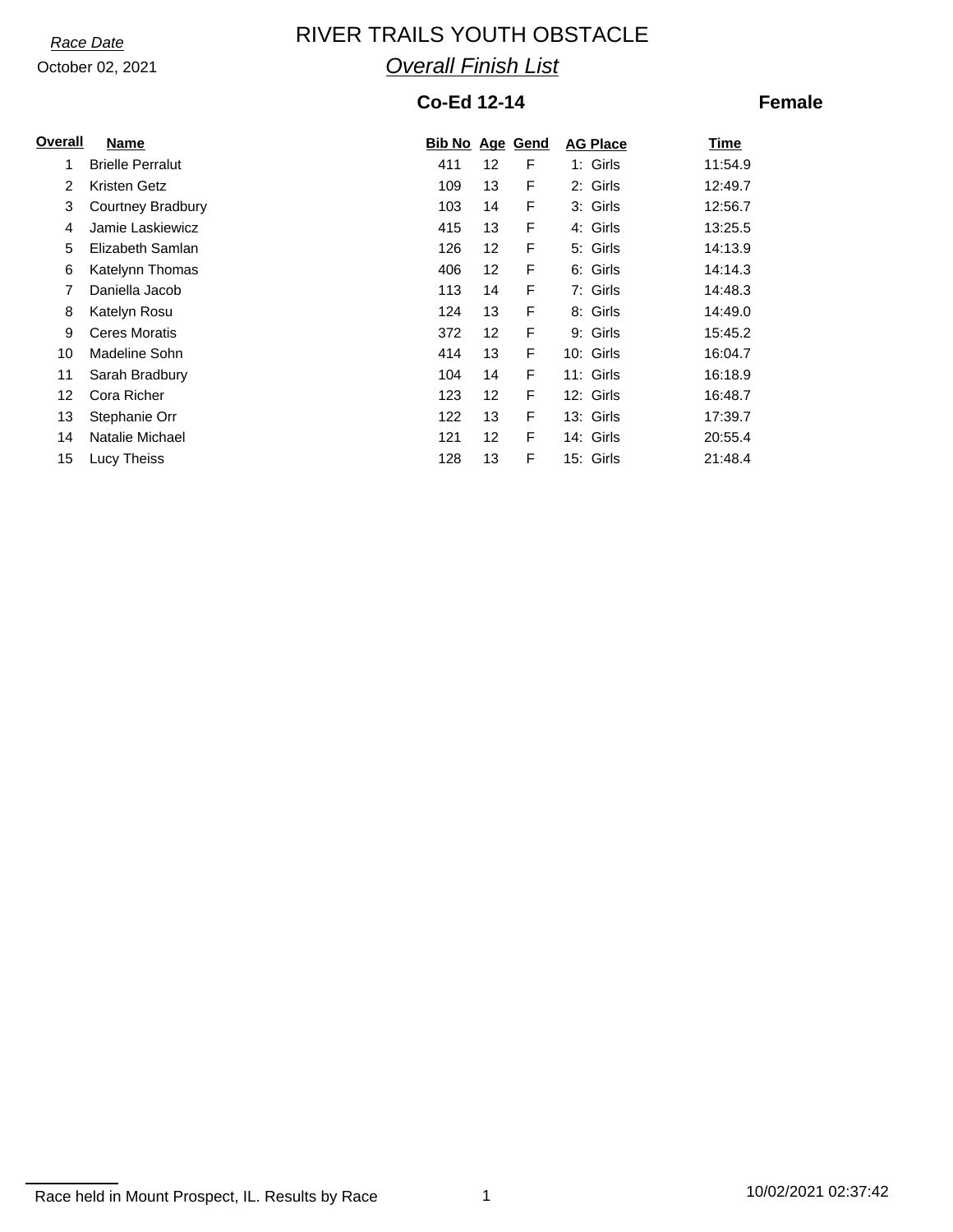# *Race Date* **RIVER TRAILS YOUTH OBSTACLE** *Overall Finish List*

### **Co-Ed 12-14**

**Male**

| <b>Overall</b> | <b>Name</b>          | <b>Bib No Age Gend</b> |    |   | <b>AG Place</b> | <b>Time</b> |
|----------------|----------------------|------------------------|----|---|-----------------|-------------|
| 1              | Nathan Krobot        | 417                    | 12 | М | 1: Boys         | 11:23.3     |
| 2              | Cooper Kopinski      | 117                    | 13 | M | 2: Boys         | 12:25.2     |
| 3              | David Thomas         | 374                    | 12 | M | 3: Boys         | 12:25.7     |
| 4              | Zachary Samlan       | 125                    | 12 | M | 4: Boys         | 12:31.9     |
| 5              | Daniel Bereliani     | 102                    | 13 | M | 5: Boys         | 13:23.9     |
| 6              | Jimmy Fallon         | 107                    | 13 | M | 6: Boys         | 13:36.3     |
| 7              | Nicholas Drodz       | 371                    | 12 | M | 7: Boys         | 13:58.9     |
| 8              | Phillip Michael Yong | 131                    | 13 | M | 8: Boys         | 14:32.5     |
| 9              | Daniyal Hasan        | 111                    | 13 | M | 9: Boys         | 14:40.5     |
| 10             | Rohan Khambati       | 115                    | 13 | Μ | 10: Boys        | 15:33.8     |
| 11             | Nate Hjelmgren       | 112                    | 13 | М | 11: Boys        | 15:40.6     |
| 12             | Ethan Tong           | 129                    | 12 | M | 12: Boys        | 15:44.7     |
| 13             | Parker Hammer        | 110                    | 13 | М | 13: Boys        | 18:22.6     |
| 14             | Chad Lee             | 119                    | 12 | М | 14: Boys        | 18:28.2     |
| 15             | Gavin Fong           | 108                    | 12 | М | 15: Boys        | 20:19.0     |
| 16             | Kamraan Kadakia      | 114                    | 13 | M | 16: Boys        | 20:22.5     |
| 17             | Jimmy Tsonis         | 130                    | 13 | М | 17: Boys        | 20:25.3     |
| 18             | Benjamin Kim         | 116                    | 12 | М | 18: Boys        | 21:01.8     |
| 19             | Ben Meek             | 120                    | 12 | М | 19: Boys        | 21:32.4     |
| 20             | Sean Fallon          | 106                    | 14 | M | 20: Boys        | 21:44.2     |
| 21             | Evan Belanger        | 101                    | 12 | М | 21: Boys        | 26:24.4     |

Race held in Mount Prospect, IL. Results by Race 2 10/02/2021 02:37:42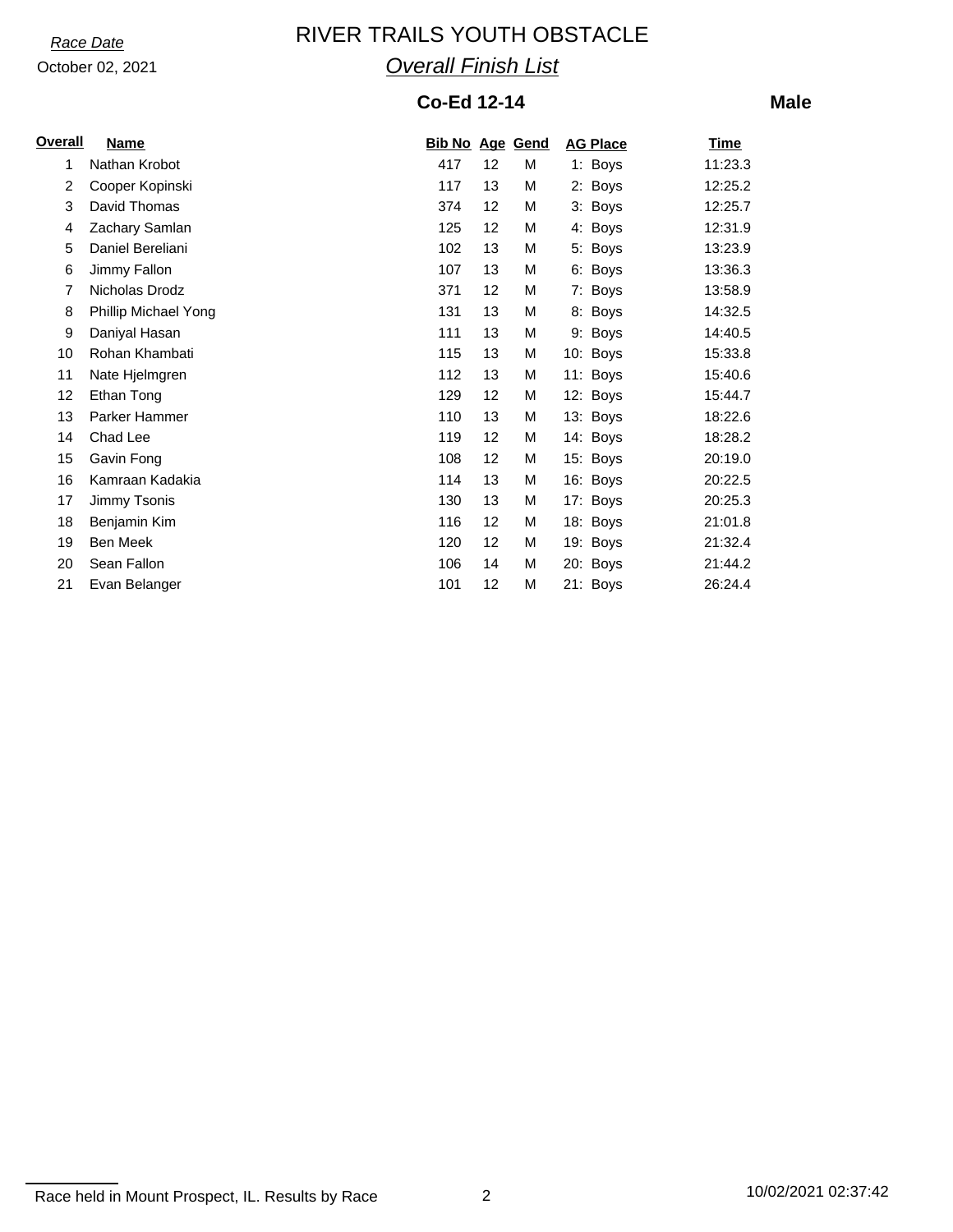# *Race Date* **RIVER TRAILS YOUTH OBSTACLE** *Overall Finish List*

### **Boys 9-11**

**Male**

| <b>Overall</b> | <b>Name</b>             | <b>Bib No Age Gend</b> |                  |   | <b>AG Place</b> | <b>Time</b> |
|----------------|-------------------------|------------------------|------------------|---|-----------------|-------------|
| 1              | Jayden Kobalt           | 418                    | 9                | м | 1: Boys         | 11:36.5     |
| 2              | Johan Gonzalez          | 146                    | 10               | M | 2: Boys         | 12:16.2     |
| 3              | Filip Wilk              | 171                    | 11               | M | 3: Boys         | 12:18.9     |
| 4              | Mason Flack             | 141                    | 11               | M | 4: Boys         | 12:19.8     |
| 5              | Jonathan Getz           | 145                    | 10               | M | 5: Boys         | 13:24.0     |
| 6              | Caden Richer            | 163                    | 9                | M | 6: Boys         | 13:51.8     |
| $\overline{7}$ | Dave Allkanjari         | 134                    | 9                | M | 7: Boys         | 13:58.9     |
| 8              | Max Ottlinger           | 160                    | 9                | M | 8: Boys         | 14:10.2     |
| 9              | Gavin Lacoy             | 155                    | 10               | M | 9: Boys         | 14:12.3     |
| 10             | Santos Almaraz          | 135                    | 9                | М | 10: Boys        | 14:13.0     |
| 11             | Erik Bochenek           | 137                    | 9                | М | 11: Boys        | 14:57.8     |
| 12             | Will Mortensen          | 158                    | 11               | M | 12: Boys        | 15:13.9     |
| 13             | Tristan Zamudio         | 172                    | 11               | M | 13: Boys        | 15:17.6     |
| 14             | Bruce Allkanjari        | 133                    | 11               | M | 14: Boys        | 15:34.8     |
| 15             | Noah Isaacs             | 149                    | 9                | M | 15: Boys        | 15:41.2     |
| 16             | John Theiss             | 168                    | 10               | М | 16: Boys        | 15:43.9     |
| 17             | Daniel Dimitrov         | 139                    | 10               | м | 17: Boys        | 15:58.2     |
| 18             | Ethan Neshev            | 159                    | 10               | М | 18: Boys        | 16:18.5     |
| 19             | <b>Tyler MacPherson</b> | 156                    | 9                | м | 19: Boys        | 16:20.4     |
| 20             | Hudson Herzog           | 148                    | 10               | М | 20: Boys        | 16:21.8     |
| 21             | Peyton Hemmer           | 147                    | 9                | M | 21: Boys        | 16:42.4     |
| 22             | Cooper Frost            | 144                    | 9                | M | 22: Boys        | 17:05.3     |
| 23             | Ronin Quijano           | 381                    | 10               | M | 23: Boys        | 17:14.5     |
| 24             | Jack Velarde            | 169                    | 11               | М | 24: Boys        | 17:27.2     |
| 25             | Santiago Arroyo         | 136                    | 10               | м | 25: Boys        | 17:38.2     |
| 26             | Nathaniel Salsedo       | 164                    | 11               | М | 26: Boys        | 18:01.6     |
| 27             | <b>Andrew Karalis</b>   | 153                    | 9                | Μ | 27: Boys        | 18:07.7     |
| 28             | <b>Gabriel Ramirez</b>  | 380                    | 9                | M | 28: Boys        | 18:42.2     |
| 29             | Charlie Johler          | 151                    | 10               | M | 29: Boys        | 18:46.1     |
| 30             | Yanni Moraitis          | 382                    | 9                | M | 30: Boys        | 18:52.8     |
| 31             | Ludvig Wahlback         | 170                    | 11               | M | 31: Boys        | 19:19.9     |
| 32             | Nathan Stanek           | 167                    | 10               | М | 32: Boys        | 19:51.7     |
| 33             | Carter Jakacki          | 379                    | $\boldsymbol{9}$ | M | 33: Boys        | 19:52.5     |
| 34             | Eddie Raz               | 161                    | 11               | M | 34: Boys        | 19:52.8     |
| 35             | <b>Vincent Forcier</b>  | 143                    | 11               | М | 35: Boys        | 20:38.7     |
| 36             | Isaiah Moreno           | 157                    | 10               | М | 36: Boys        | 22:13.8     |
| 37             | Stephen Foltin          | 142                    | 10               | м | 37: Boys        | 22:36.3     |
| 38             | Isaac Feshbach-Burgess  | 140                    | 11               | м | 38: Boys        | 22:48.4     |
| 39             | Parys Sotirakos         | 166                    | 10               | М | 39: Boys        | 25:27.1     |
| 40             | Jason Janicki           | 150                    | 9                | М | 40: Boys        | 26:15.1     |
| 41             | Alexander Conol         | 138                    | 9                | м | 41: Boys        | 26:53.3     |
| 42             | Max Richart             | 162                    | 11               | м | 42: Boys        | 27:51.2     |
| 43             | James Karalis           | 152                    | 10               | М | 43: Boys        | 27:59.5     |

Race held in Mount Prospect, IL. Results by Race 3 10/02/2021 02:37:43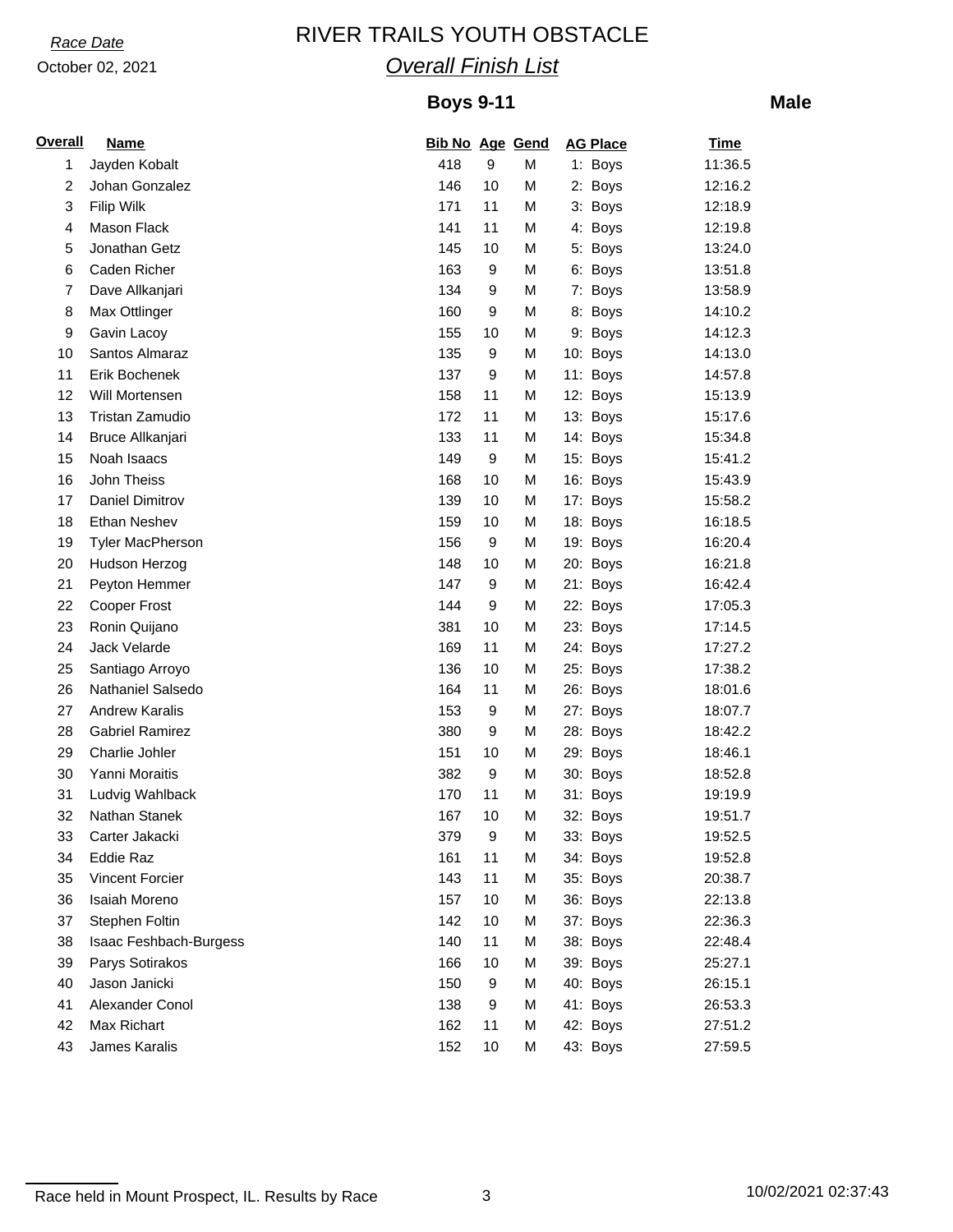# *Race Date* RIVER TRAILS YOUTH OBSTACLE *Overall Finish List*

### **Girls 9-11**

### **Female**

| <b>Overall</b> | <b>Name</b>              | <b>Bib No Age Gend</b> |                |   | <b>AG Place</b> | <b>Time</b> |
|----------------|--------------------------|------------------------|----------------|---|-----------------|-------------|
| 1              | Sarah Sandoval           | 196                    | 10             | F | 1: Girls        | 12:34.6     |
| 2              | Katelyn Getz             | 183                    | 10             | F | 2: Girls        | 12:54.1     |
| 3              | Ashley Sandoval          | 197                    | 9              | F | 3: Girls        | 13:35.9     |
| 4              | Mazie Stepniewski        | 199                    | 11             | F | 4: Girls        | 13:35.9     |
| 5              | <b>Cadence Perrault</b>  | 412                    | 10             | F | 5: Girls        | 13:46.6     |
| 6              | Addyson O'Donnell        | 194                    | 11             | F | 6: Girls        | 13:49.2     |
| $\overline{7}$ | Emma Meeker              | 189                    | 10             | F | 7: Girls        | 14:09.3     |
| 8              | Ashley Laskiewicz        | 416                    | 11             | F | 8: Girls        | 14:20.3     |
| 9              | Parker Broderick         | 176                    | 9              | F | 9: Girls        | 14:21.2     |
| 10             | Klaudia Zmojdzin         | 420                    | 8              | F | 10: Girls       | 14:35.7     |
| 11             | Jade Broderick           | 174                    | 10             | F | 11: Girls       | 15:43.7     |
| 12             | Meagan Messer            | 297                    | 44             | F | 12: Girls       | 15:50.2     |
| 13             | Josephine Messer         | 298                    | 11             | F | 13: Girls       | 15:52.9     |
| 14             | Zoe Brill                | 378                    | 11             | F | 14: Girls       | 15:58.0     |
| 15             | <b>Charlotte Riese</b>   | 377                    | 9              | F | 15: Girls       | 16:03.4     |
| 16             | Emily Huban              | 419                    | 9              | F | 16: Girls       | 16:09.7     |
| 17             | Alaine Paschalis         | 375                    | 10             | F | 17: Girls       | 16:18.6     |
| 18             | Keegan Broderick         | 175                    | 10             | F | 18: Girls       | 16:30.0     |
| 19             | Anna Alfirevic Stolzer   | 200                    | 11             | F | 19: Girls       | 16:45.2     |
| 20             | Madeline Daiga           | 179                    | 11             | F | 20: Girls       | 16:46.3     |
| 21             | Evelyn Jablonski         | 185                    | 9              | F | 21: Girls       | 17:14.9     |
| 22             | Amelia Madison           | 187                    | 9              | F | 22: Girls       | 17:18.0     |
| 23             | Anna Swierczek           | 201                    | 9              | F | 23: Girls       | 17:18.6     |
| 24             | Lorraine Jablonski       | 184                    | 11             | F | 24: Girls       | 17:19.1     |
| 25             | Genevieve Murray         | 193                    | 11             | F | 25: Girls       | 17:29.4     |
| 26             | Anita Bochenek           | 173                    | 11             | F | 26: Girls       | 18:00.5     |
| 27             | Penelope Dunn            | 181                    | 9              | F | 27: Girls       | 18:10.3     |
| 28             | <b>Elizabeth Messer</b>  | 300                    | 8              | F | 28: Girls       | 18:11.7     |
| 29             | <b>Emily Rugg</b>        | 376                    | 9              | F | 29: Girls       | 18:42.4     |
| 30             | Savannah Droll           | 180                    | 10             | F | 30: Girls       | 18:43.5     |
| 31             | Nicole Brown             | 177                    | 9              | F | 31: Girls       | 18:45.2     |
| 32             | <b>Molly Metzler</b>     | 192                    | 9              | F | 32: Girls       | 19:48.0     |
| 33             | Samantha Cielak          | 206                    | $\bf8$         | F | 33: Girls       | 20:18.6     |
| 34             | Delaney O'Donnell        | 225                    | 8              | F | 34: Girls       | 20:58.4     |
| 35             | <b>Whitney Trousdale</b> | 202                    | 9              | F | 35: Girls       | 20:58.9     |
| 36             | Amelia Messer            | 301                    | $\overline{7}$ | F | 36: Girls       | 20:59.2     |
| 37             | Sarah Leyden             | 186                    | 9              | F | 37: Girls       | 21:45.7     |
| 38             | <b>Riley Cielak</b>      | 178                    | 11             | F | 38: Girls       | 21:49.2     |
| 39             | Brianna Barth            | 204                    | $\overline{7}$ | F | 39: Girls       | 21:49.8     |
| 40             | Sophia Martinez          | 188                    | 11             | F | 40: Girls       | 21:54.7     |
| 41             | Adeline Freedlund        | 182                    | 10             | F | 41: Girls       | 22:12.2     |

Race held in Mount Prospect, IL. Results by Race 4 10/02/2021 02:37:44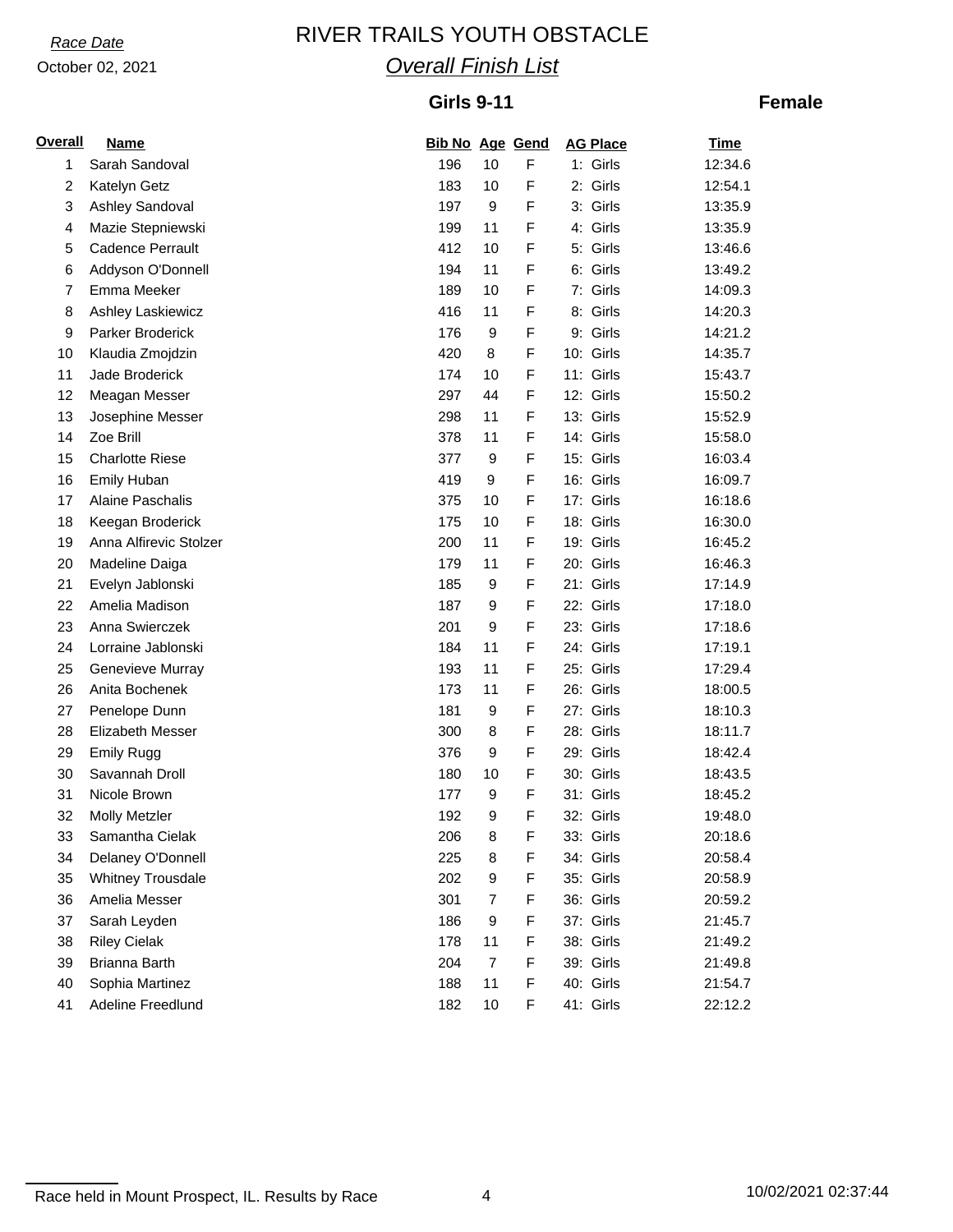# *Race Date* RIVER TRAILS YOUTH OBSTACLE

*Overall Finish List*

#### **Girls 9-11**

**Male**

| Overall | <b>Name</b> |
|---------|-------------|
|---------|-------------|

**Overall Name Bib No Age Time Gend AG Place** 1 Owen Moser 303 6 M 1: Boys 21:00.8

Race held in Mount Prospect, IL. Results by Race 5 10/02/2021 02:37:44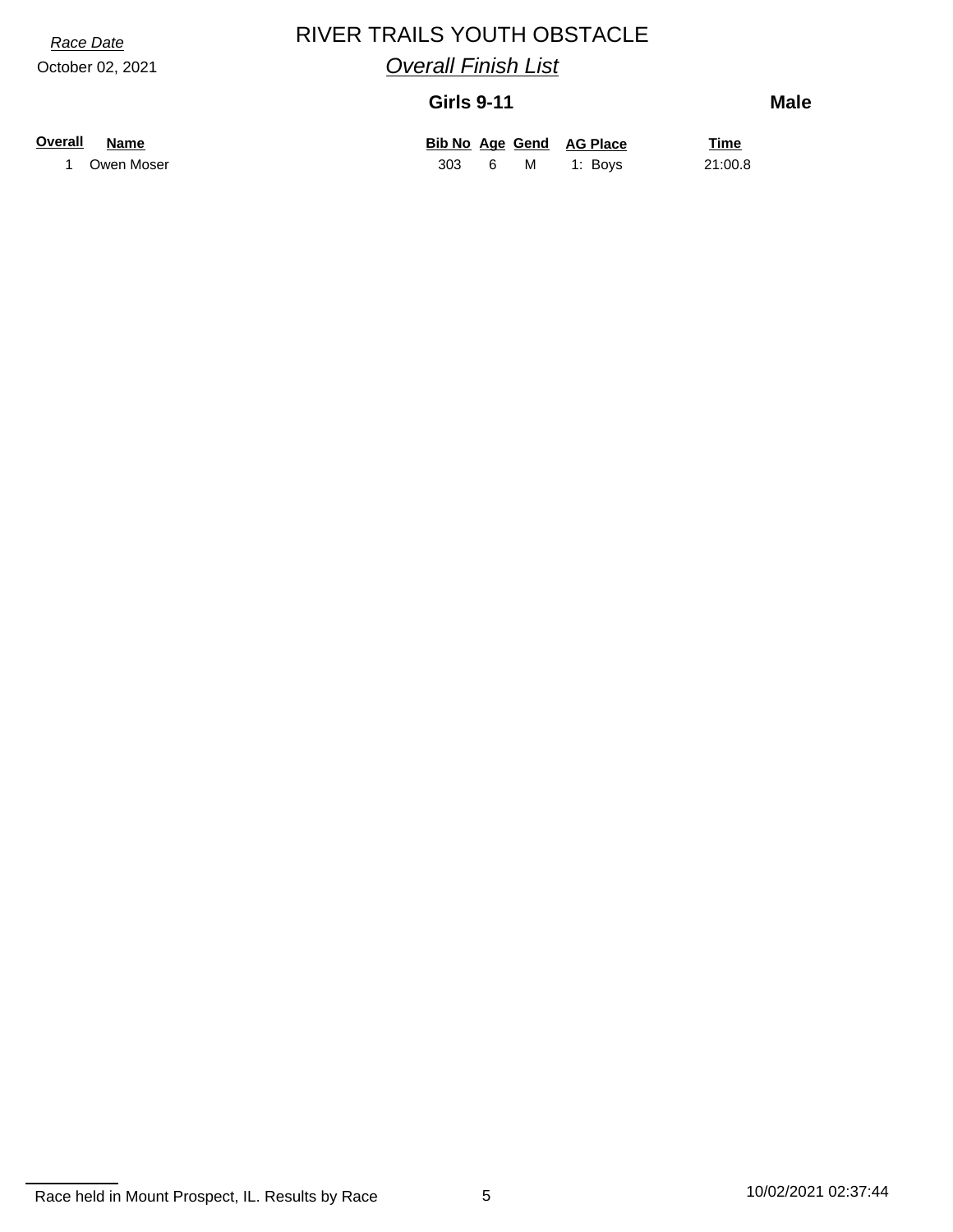# *Race Date* **RIVER TRAILS YOUTH OBSTACLE** *Overall Finish List*

### **Co-Ed 7-8**

### **Female**

| Overall | Name                   | <b>Bib No Age Gend</b> |   |   | <b>AG Place</b> | Time    |
|---------|------------------------|------------------------|---|---|-----------------|---------|
|         | Lara Vasilev           | 232                    | 8 | F | 1: Girls        | 14:29.5 |
| 2       | <b>Claire Perrault</b> | 413                    | 8 | F | 2: Girls        | 15:14.1 |
| 3       | Elizabeth Moser        | 224                    | 8 | F | 3: Girls        | 15:39.2 |
| 4       | Veronica Pierce        | 384                    | 8 | F | 4: Girls        | 16:22.5 |
| 5       | Jocaquin Valencia      | 410                    |   | F | 5: Girls        | 16:58.7 |
| 6       | Carolyn Michael        | 222                    | 8 | F | 6: Girls        | 18:42.4 |
|         | Natalia Engstrom       | 211                    |   | F | 7: Girls        | 18:44.0 |
| 8       | Alis Slater            | 230                    | 8 | F | 8: Girls        | 18:59.7 |
| 9       | Grace Droll            | 209                    | 8 | F | 9: Girls        | 21:43.2 |

Race held in Mount Prospect, IL. Results by Race 6 10/02/2021 02:37:44